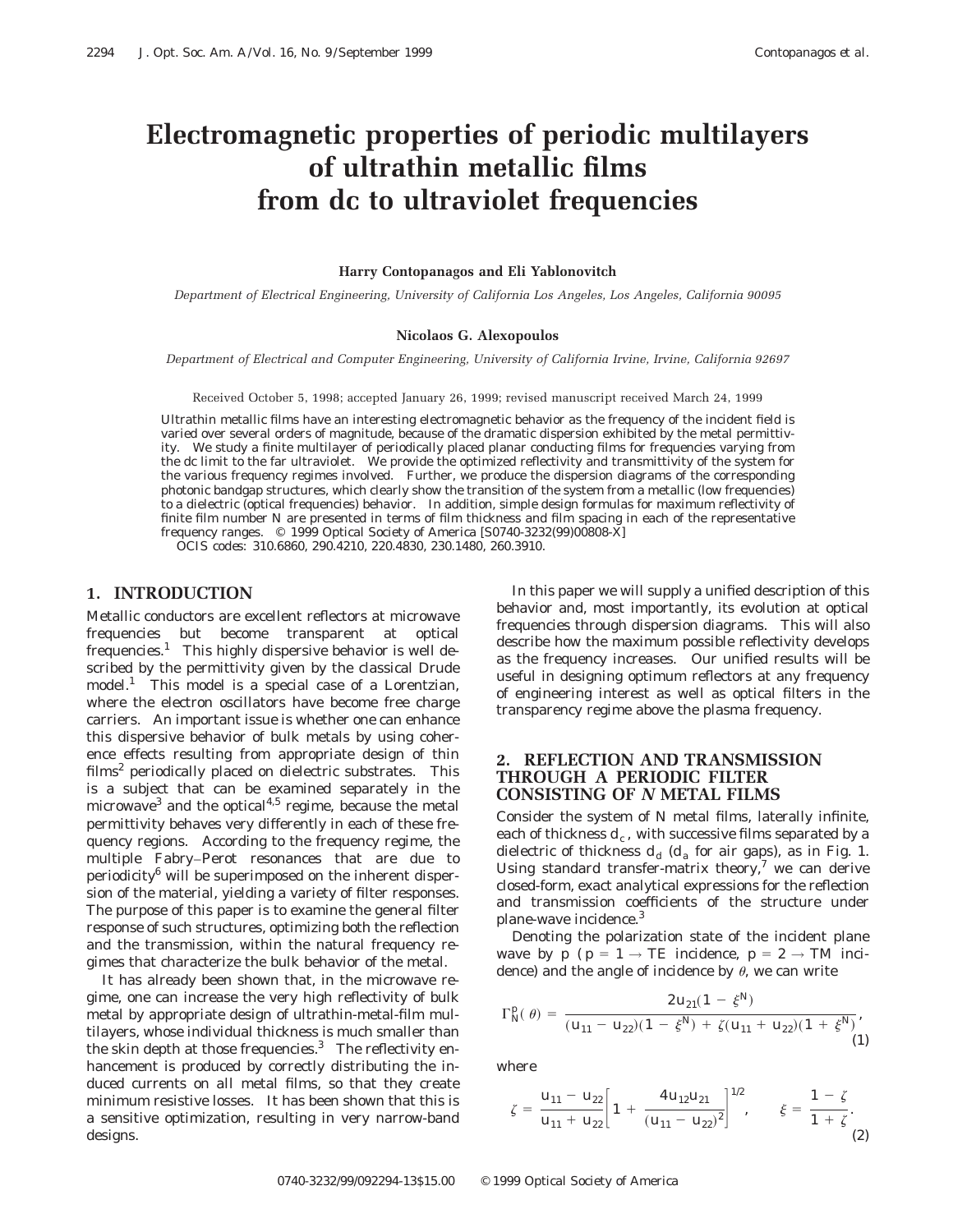

Fig. 1. Plane-wave incidence on a multilayer of metal films.

The matrix elements  $u_{ii}$  are obtained from the transfer matrix **U** through one unit cell of the filter:

$$
\mathbf{U} = v \times \mathbf{u},
$$
\n
$$
\mathbf{u} = \begin{bmatrix}\n1 - \Gamma_{a,c}^{1:p} \Gamma_{a,d}^{1:p} & -(\Gamma_{a,d}^{1:p} + \Gamma_{a,c}^{1:p} Z_{a,d}^{p}) \\
\Gamma_{a,c}^{1:p} + \Gamma_{a,d}^{1:p} Z_{a,c}^{p} & -\Gamma_{a,c}^{1:p} \Gamma_{a,d}^{1:p} + Z_{a,c}^{p} Z_{a,d}^{p}\n\end{bmatrix},
$$
\n(3)

where

 $v = v_1 v_2$ ,

$$
v_j = \left[\frac{1 - (\Gamma_{a,j}^p)^2 \exp(-2\gamma_j d_j)}{1 - (\Gamma_{a,j}^p)^2}\right] \exp(\gamma_j d_j), \qquad j = 1, 2,
$$
\n(4)

and the functions  $\Gamma^{1;p}_{a,\;j}$  are the reflection coefficients of one slab of material  $j \in \{ \text{conductor} \equiv c, \text{ dielectric} \equiv d \}$  for *p*-polarized plane-wave oblique incidence from air, given by

$$
\Gamma_{a,j}^{1:p} = \Gamma_{a,j}^p \left[ \frac{1 - \exp(-2 \gamma_j d_j)}{1 - (\Gamma_{a,j}^p)^2 \exp(-2 \gamma_j d_j)} \right],
$$
 (5)

and the  $Z_{a,j}^p$  are closely related (but irreducible) functions, given by

$$
Z_{a,j}^{p} = \frac{-(\Gamma_{a,j}^{p})^{2} + \exp(-2\gamma_{j}d_{j})}{1 - (\Gamma_{a,j}^{p})^{2}\exp(-2\gamma_{j}d_{j})}.
$$
 (6)

In these equations appear the intrinsic (bulk) reflection coefficients of the materials,  $\Gamma_{a,j}^p$ , and the propagation constants  $\gamma_i$  for the plane waves:

$$
\Gamma_{a,j}^{p=1} = \frac{(\eta_j/\cos\theta_j) - (1/\cos\theta)}{(\eta_j/\cos\theta_j) + (1/\cos\theta)},
$$
  
\n
$$
\Gamma_{a,j}^{p=2} = \frac{\eta_j\cos\theta_j - \cos\theta}{\eta_j\cos\theta_j + \cos\theta},
$$
  
\n
$$
\gamma_j = j k_0 n_j \cos\theta_j,
$$
\n(7)

where  $\eta_i$  are the relative wave impedances and  $n_i$  are the refractive indices. For nonmagnetic materials, which we will be using in this paper,

$$
n_j = \frac{1}{n_j}, \qquad n_j = \sqrt{\epsilon_j}, \tag{8}
$$

and, from Snell's law,

$$
\cos \theta_j = (1 - \eta_j^2 \sin^2 \theta)^{1/2}.
$$
 (9)

The transmission coefficient through the filter,  $T_N^p(\theta)$ , is similarly calculated:

$$
T_N^p(\theta) = \Gamma_N^p(\theta) \left( \frac{u_{11} + u_{22}}{u_{21}} \right)
$$
  
 
$$
\times \zeta \left[ \frac{2\Gamma_{a,c}^{1:p} \Gamma_{a,d}^{1:p} \exp(-\gamma_c d_c) \exp(-\gamma_d d_d)}{\Gamma_{a,c}^p \Gamma_{a,d}^p (u_{11} + u_{22})(1 + \zeta)} \right]^N
$$
  
 
$$
\times (1 - \xi^N)^{-1}.
$$
 (10)

These formulas are exact, and the behavior of the system is completely determined once the complex permittivity functions  $\epsilon_c$ ,  $\epsilon_d$  are specified. It is important to note that the dispersive behavior of  $\Gamma_N$ ,  $T_N$  derives from two sources:

1. The coherence that is due to periodicity. This property resides in the phase factors  $\exp(\gamma_i d_j)$ , which produce Fabry–Perot scaling with scale  $k_0 n_i(\omega) d_i$ . We note that, for dispersive bulk media, the corresponding refractive indices *nj* are already frequency dependent; therefore the above Fabry–Perot scaling deviates from the usual one  $(k_0d_i)$  for nondispersive media.

2. The dispersion that is due to the bulk reflection coefficients  $\Gamma_{a,j}^p(\omega)$ . These depend on the wave impedances  $\eta_i$ , which are clearly dispersive, but do not depend on the thicknesses.

The combined effect of sources 1 and 2 can create several different filtering options, especially in the plasma frequency regime, where  $\Gamma_c$  exhibits the transparency transition. We further note that, although our system is simple geometrically, a complete examination and optimization of its parameter and frequency dependence is nontrivial. Even for nondispersive permittivities for the materials  $(\epsilon_j = \epsilon_j^r - j\epsilon_j^i)$ , the system's reflection and transmission depend on seven parameters  $(N, d_c,$  $d_d$ ,  $\epsilon_c^r$ ,  $\epsilon_d^i$ ,  $\epsilon_d^i$ ,  $\epsilon_d^j$  and the frequency  $\omega$ . What we will do is systematically optimize the system's response in a way that makes the physical scaling of those variables apparent, and so the conclusions derived are numerically valid without specifying concrete materials and fixed optical constants.

### **3. NUMBER OF FILMS**  $N \to \infty$

The eigenvalues  $w_{1,2}$  of the unit-cell matrix **U** provide the Bloch–Floquet propagation constant for the medium composed of an infinite number of metal films  $(N \rightarrow \infty)$ :

$$
\exp[\pm jk(d_c + d_a)] = w_{1,2}
$$
  
= 
$$
\frac{\operatorname{Tr}(\mathbf{U}) \pm \{[\operatorname{Tr}(\mathbf{U})]^2 - 4 \operatorname{Det}(\mathbf{U})\}^{1/2}}{2}
$$
  
= 
$$
\frac{v(u_{11} + u_{22})(1 \pm \zeta)}{2}.
$$
 (11)

One can show, after some tedious algebra, that  $Det(U) = 1$ , and hence the two eigenvalues are inverses of each other and correspond to left/right propagation of the Floquet modes inside the structure. Since we have metallic films, which are lossy at all frequencies, there is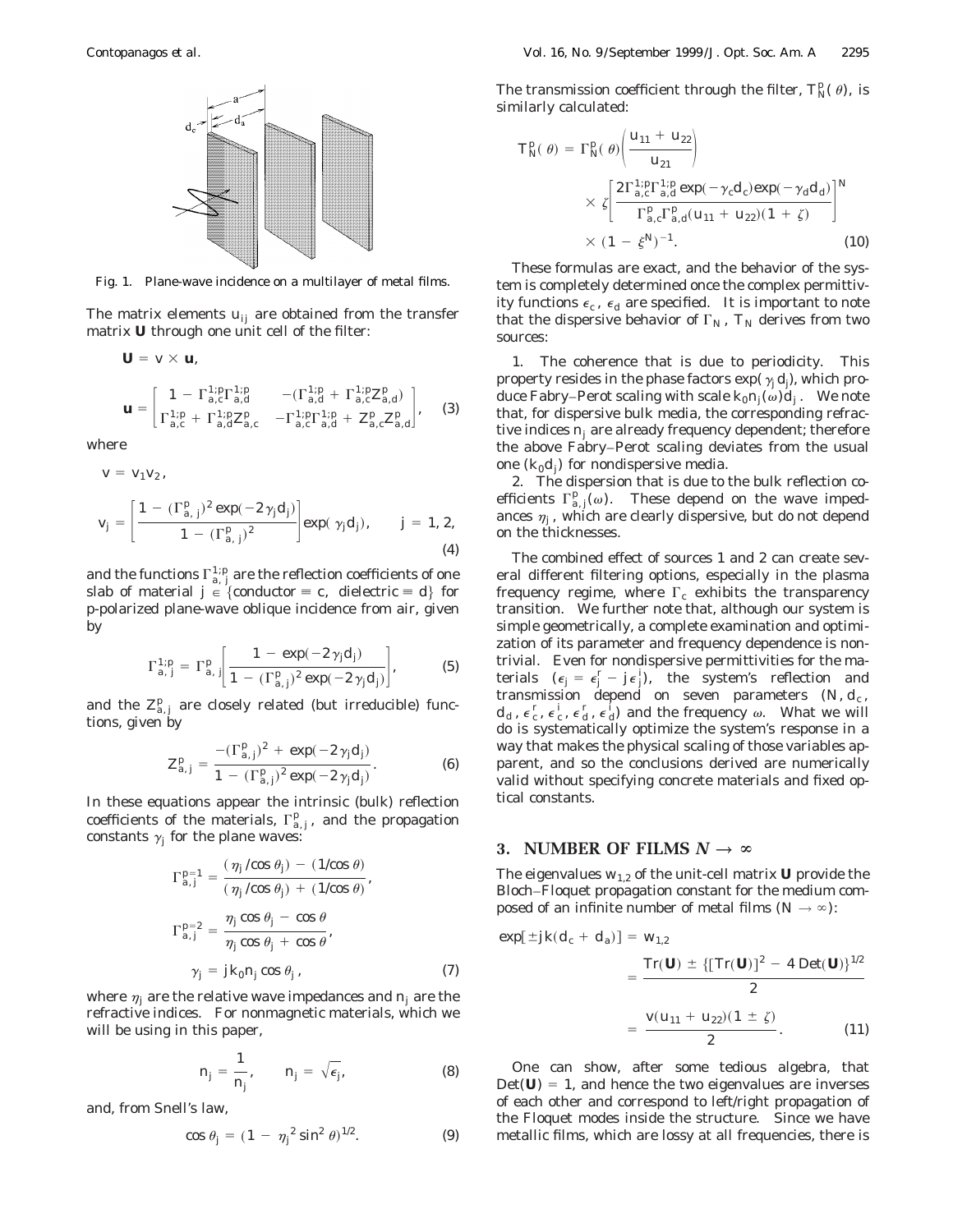always absorption, and hence the system has stop bands at all frequencies. Therefore  $exp[jk(d_c + d_a)]$  has to be identified with the eigenvalue whose modulus is  $> 1$ , which happens to be

$$
w \equiv w_1 = \frac{v(u_{11} + u_{22})(1 + \zeta)}{2}.
$$
 (12)

Therefore, separating  $k = k^r - jk^i$  and writing the total thickness of the unit cell as  $a \equiv d_c + d_d$ , we obtain the attenuating part of the Bloch–Floquet propagation constant by

$$
k^i a = \ln \left| \frac{v(u_{11} + u_{22})(1 + \zeta)}{2} \right|.
$$
 (13)

It is important to note that the above expression provides the total attenuation of the wave as it propagates down the structure. This amount of attenuation is adjustable, because it depends irreducibly on both the coherence effect of the photonic bandgap (PBG) and the material dispersion, namely, on  $d_d$ ,  $d_c$ , and  $\omega$ , which enter the functions *v*,  $u_{ii}$ , and  $\zeta$  above. For a given  $d_c$  and  $d_d$ , the induced currents inside the conductor and the dielectric produce a certain amount of resistive loss, which, however, can be adjusted by varying these thicknesses. This adjustment affects the induced currents and, as we will see below, produces resonances in the total attenuation, which will actually be the most important part of the dispersion diagrams.

Another point that we wish to make, which is not often mentioned, is that the above propagation constant is an exact solution for the semi-infinite medium  $(N \rightarrow \infty)$ , filling up the half-space  $z > 0$ , not just for an infinite medium. This is conceptually important because it allows us to clearly separate the excitation region  $z < 0$  from the PBG medium region  $z > 0$  and even to choose excitations different from the plane waves that we present in this paper (e.g., line or dipole excitations). This is easily seen by computing the eigenvectors of **U** and showing that the field incident on the semi-infinite structure and a reflected field with reflection coefficient

$$
\Gamma_{\infty} = \frac{U_{21}}{W - U_{22}} = \frac{V u_{21}}{W - cz} = \frac{2 u_{21}}{u_{11} - u_{22} + \zeta (u_{11} + u_{22})}
$$
\n(14)

form such an eigenvector.

The reflection coefficient in Eq. (14), on the other hand, can be derived from the finite-*N* reflection coefficient, obtained from Eq. (1) directly, by observing that

$$
\xi = \frac{1 - \zeta}{1 + \zeta} = \exp(-2jka) \to |\xi| < 1 \tag{15}
$$

and hence that

$$
\lim_{N=\infty} \Gamma_N^p = \frac{2 u_{21}}{u_{11} - u_{22} + \zeta (u_{11} + u_{22})},
$$
 (16)

which is identical with  $\Gamma_{\infty}$  of Eq. (14), and thus the proof is completed.

In the rest of this paper, we will present results for the choice of air as the dielectric between metal films and for normal plane-wave incidence only. Important dispersive

effects come from the metal rather than the dielectric; therefore this will simplify the parameter dependence without affecting the physical description or any of our general conclusions. It will only mildly affect specific responses quantitatively in comparison with realistic designs, where dielectric substrates would have to be used to support the thin metal films. $8$  In that case one can repeat our analysis, using our above formulas and simply substituting the permittivity of the desired dielectric. Note that when the dielectric is chosen to be air, the formulas in Eqs. (1)–(7) simplify, since  $\Gamma_{a,d}^p = \Gamma_{a,d}^{1,p} = 0$ ,  $Z_{a,d}^p = \exp(-2\gamma_a d_a).$ 

## **4. SCALED PARAMETERIZATION OF PHASE SHIFTS**

It is important to study the above system in a way largely independent of the precise values for  $\omega_p$  and  $\gamma$  that one uses for any particular metal. Further, since we wish to explore a large range of frequencies extending over 16 orders of magnitude, the thicknesses of the metal films and the air gaps should be parameterized in a natural way that accounts easily for the scaling of the system with frequency.

An excellent model for the metal permittivity is the Drude model:

$$
\epsilon_c = 1 - \frac{\omega_p^2}{\omega(\omega - j\gamma)},\tag{17}
$$

where, for most metals, the permittivity parameters are in the range

7 eV 
$$
\frac{h\omega_p}{2\pi}
$$
 < 15 eV, 0.05 eV  $\frac{h\gamma}{2\pi}$  < 0.13 eV (18)

and result from fits to somewhat model-dependent and surface-preparation-dependent reflectivity data.<sup>1,9</sup> For the rest of this paper, we will choose the representative values

$$
\frac{h\omega_p}{2\pi} = 7 \text{ eV} \to \omega_p = 10^{16} \text{ Hz}, \qquad \gamma = 10^{-2} \omega_p. \quad (19)
$$

At microwave frequencies this gives a dc conductivity

$$
\epsilon(\omega \ll \gamma) \simeq 1 - j \frac{(\omega_p^2/\gamma)}{\omega} \to \sigma = \epsilon_0 \frac{\omega_p^2}{\gamma}
$$

$$
\simeq \mathcal{O}(10^7 \text{ S/m}), \qquad (20)
$$

which is typical of good conductors at low frequency.

The skin depth can be calculated from its definition, as a function of frequency, without approximations. Given that the refractive index of the metal is

$$
n_c = \sqrt{\epsilon_c} \equiv \beta - j\alpha, \qquad (21)
$$

and with  $k_0$  denoting the free-space wave number, the skin depth is

$$
\delta(\omega) = \frac{1}{k_0 \alpha},\tag{22}
$$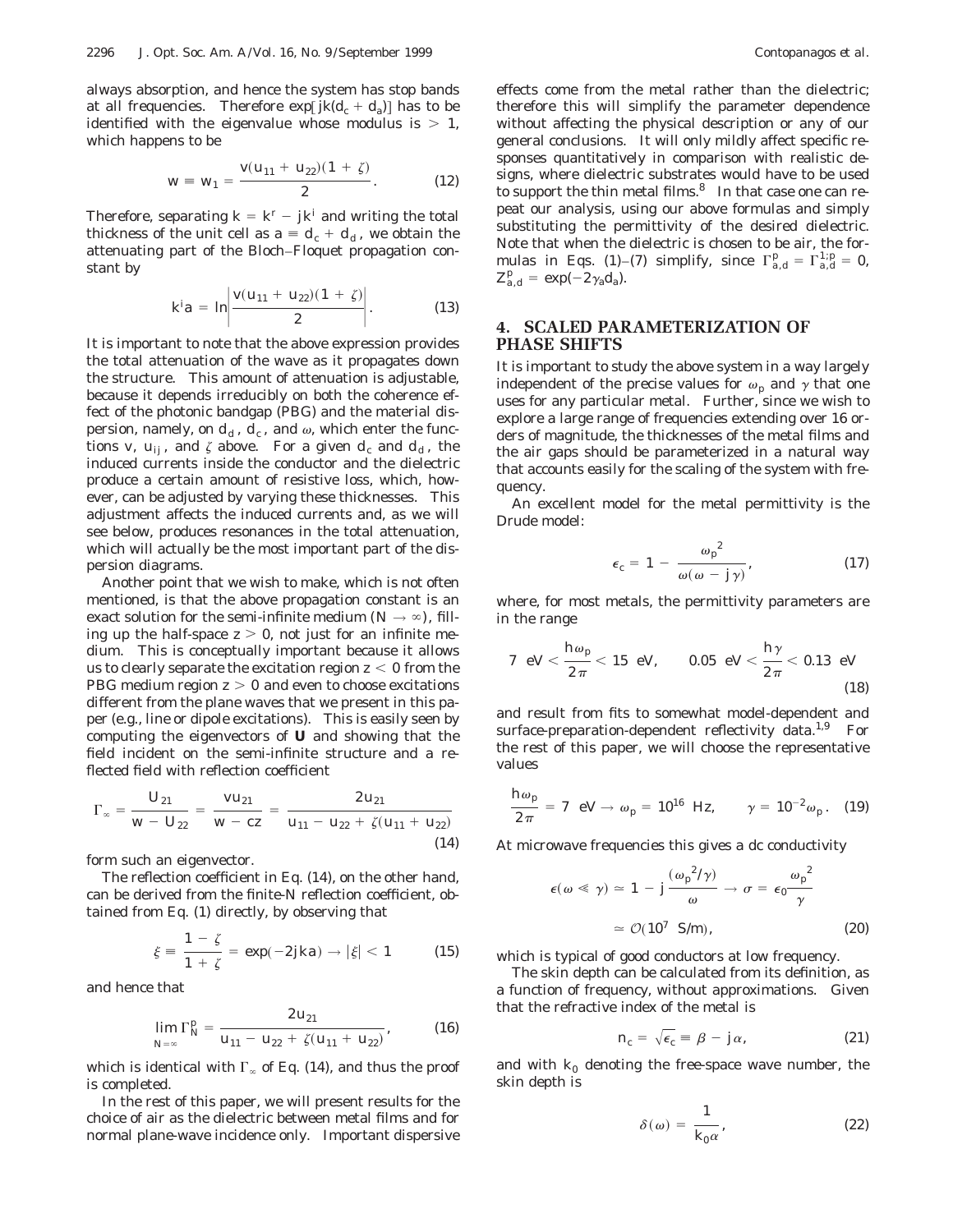where we use the microwave definition of skin depth in which the damping characterizes the field amplitude. Using the Drude permittivity and the scaling parametrization

$$
s_0 = \frac{\omega_p}{\gamma}, \qquad s = \frac{\omega}{\gamma}, \tag{23}
$$

we obtain

$$
\beta(s, s_0) = \frac{1}{\sqrt{2}} \left\{ \left( 1 - \frac{s_0^2}{1 + s^2} \right) + \left[ \left( 1 - \frac{s_0^2}{1 + s^2} \right)^2 + \left( \frac{s_0^2/s}{1 + s^2} \right)^2 \right]^{1/2} \right\}^{1/2}, \quad (24)
$$

$$
\alpha(s, s_0) = \frac{1}{\sqrt{2}} \frac{\frac{s_0^2/s}{1 + s^2}}{\left\{ \left( 1 - \frac{s_0^2}{1 + s^2} \right) + \left[ \left( 1 - \frac{s_0^2}{1 + s^2} \right)^2 + \left( \frac{s_0^2/s}{1 + s^2} \right)^2 \right]^{1/2} \right\}^{1/2}}.
$$

The skin depth at all frequencies becomes

$$
\delta(s, s_0) = \frac{\lambda(\gamma)}{2\pi} \frac{1}{s\alpha(s, s_0)},
$$
\n(26)

where we have used the notation for the free-space wavelength  $\lambda_0 = 2\pi\omega/c \equiv \lambda(\omega)$ . For our purposes a natural frequency normalization is provided by  $\gamma$ , which is always in the infrared (IR) range, between the dc limit and the plasma frequency. Note that, while a plot of  $\delta(s, s_0)$  as a function of frequency  $\omega$  (in hertz) is sensitive to the exact material parameters, as shown in Fig. 2, a plot of  $\delta(s, s_0)/\lambda(\gamma)$  versus *s* is completely insensitive to the exact choice of parameters.

The parameterization of the conductor thickness can also be done in a scalable way, which is equally natural. The phase shift produced by the metal film is

$$
\gamma_c d_c = \left[ j \frac{\beta(s, s_0)}{\alpha(s, s_0)} + 1 \right] \frac{d_c}{\delta(s, s_0)}.
$$
 (27)



Fig. 2. Conductor skin depth versus frequency for various values of  $\omega_p$ ,  $\gamma$ . The difference can be normalized away by transforming the axes as  $\omega \to \omega/\gamma$ ,  $\delta \to \delta/\lambda(\gamma)$ .

From a scaling point of view, the natural parameterization is to trade off the conductor thickness dependence  $d_c$ with the variable

$$
x \equiv \frac{d_c}{\delta(s, s_0)}.\tag{28}
$$

Similarly, the phase shift produced by the dielectric (or air-gap) thickness can be written as

$$
\gamma_a d_a = j k_0 d_a = j y,\tag{29}
$$

where we have introduced the other natural variable parameterizing the air-gap thickness:

$$
y \equiv k_0 d_a = \frac{2 \pi d_a}{\lambda(\omega)} = s \frac{2 \pi d_a}{\lambda(\gamma)}.
$$
 (30)

Specifying the parameters  $\omega_p$ ,  $\gamma$  in the metal introduces one single length scale  $[\lambda(\gamma)]$  with our choice]. Among the three fundamental quantities  $d_c$ ,  $d_a$ ,  $\omega$  characterizing the design of our system, varying only *y* is equivalent to varying  $d_a$ , varying only x is equivalent to varying  $d_c$ , but varying only  $s(\omega)$  will affect not just the thicknessindependent bulk reflection coefficient  $\Gamma_{a,c}^p$  but also the parameters *x*, *y* (phase shifts  $\gamma_c d_c$ ,  $\gamma_d d_d$ ) as well. This trivial observation is, however, important for dispersive media, as we have in our case, and is not often made, the reason being that such systems have always been systematically analyzed in a unified way not over the whole spectrum but only within specific bands, where the metal optical constants do not vary significantly.

From the above discussion it is obvious that the orthogonal cuts of the system's response functions are the frequency and the two phase shifts  $\gamma_c d_c$  [Eq. (27)] and  $\gamma_a d_a$  [Eq. (29)]. Of the two phase shifts, the former scales to the normalized thickness *x* [Eq. (28)], without any extra frequency dependence, *only* for frequencies  $\omega$  $<$   $\gamma$ . We will respect this scaling accordingly in most of the plots in this paper.

# **5. DISPERSION DIAGRAMS**

In this section we will present the dispersion diagrams for the semi-infinite structure  $(N \rightarrow \infty)$ . As explained above, we will present the pairs of plots  $k_0a$  versus  $Re(k)a$ and Im(*k*)*a*, respectively.

Because we have a dissipative medium, both components are necessary, especially since the latter completely determines the systematics of field penetration inside the PBG medium. We point out that we have several choices in constructing these diagrams. The Bloch–Floquet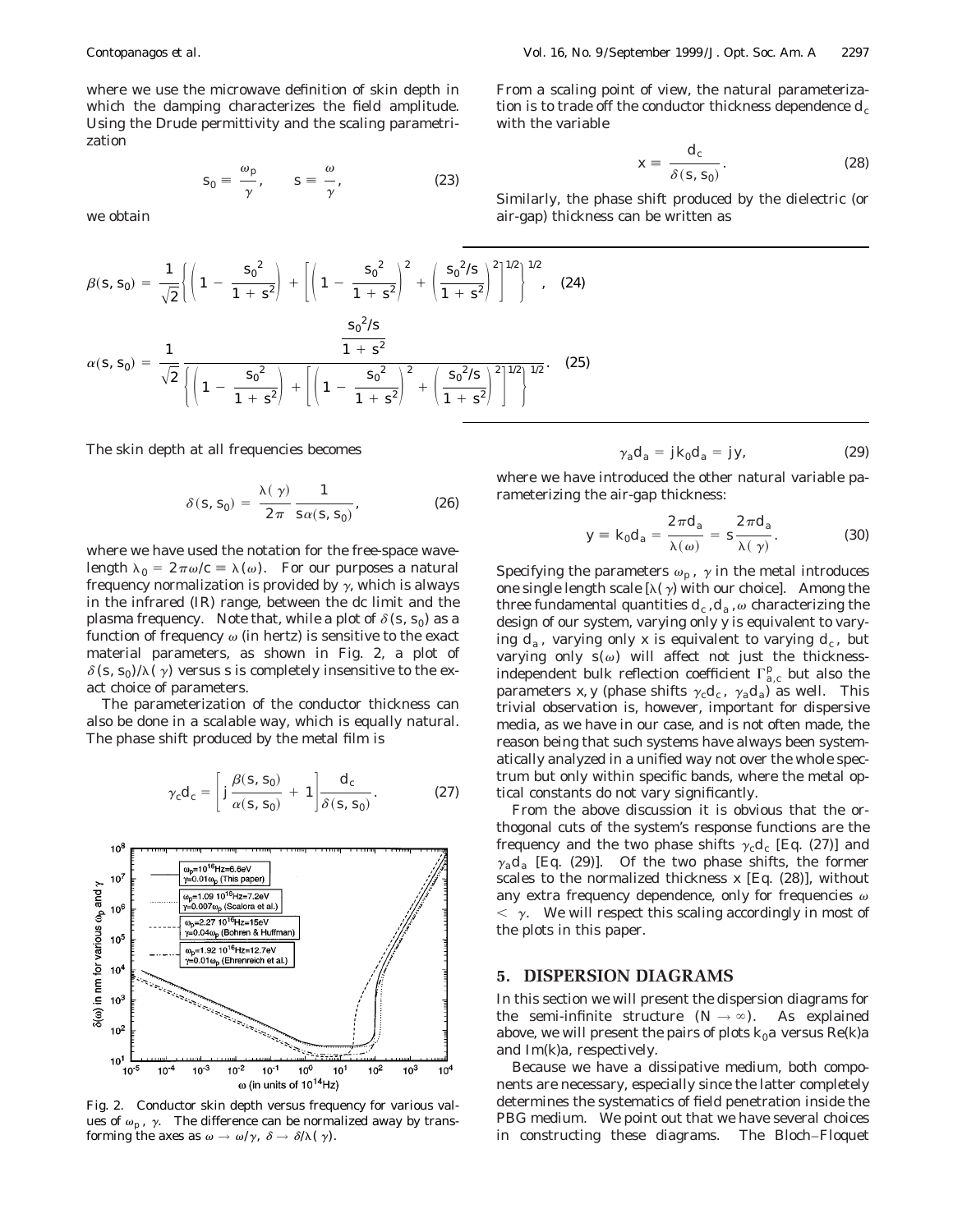

Fig. 3. Continues on next page.

propagation constant *k* is an irreducible function of  $d_c$ ,  $d_a$ ,  $\omega$  for fixed permittivity parameters  $\omega_p$ ,  $\gamma$ . To present two-dimensional plots, one has to assume two cuts in this parameter space. In other words, two relations  $f_i(d_c, d_a, \omega) = 0$ ,  $i = 1, 2$ , have to be input. Common choices would be (1)  $d_c$ ,  $d_a$  = constants,  $\omega$  varies; (2)  $d_c$ ,  $\omega$  = constants,  $d_a$  varies; (3)  $\omega$  = constant,  $d_c$ = constant  $\times$   $d_a$ ,  $d_a$  varies; etc.

Choosing option (1) would necessitate covering thousands of Brillouin zones (for fixed film spacing), since the frequency would vary over many orders of magnitude, which would affect the air-gap phase shift *y* proportionately, or producing many dispersion diagrams, all with the same frequency variation but different film spacing chosen to resonate in specific frequency bands. We prefer option (2), which respects the separable functional dependence of the system's response, and we will scan the various frequencies  $\omega$  parametrically, from the microwave to the ultraviolet (UV) regime. This option is identical with the way dispersion diagrams for PBG's made up of dispersionless materials are produced, since in those it is precisely the phase shift that is being varied and the frequency is entirely contained there. It also has the advantage of always plotting within the first few Brillouin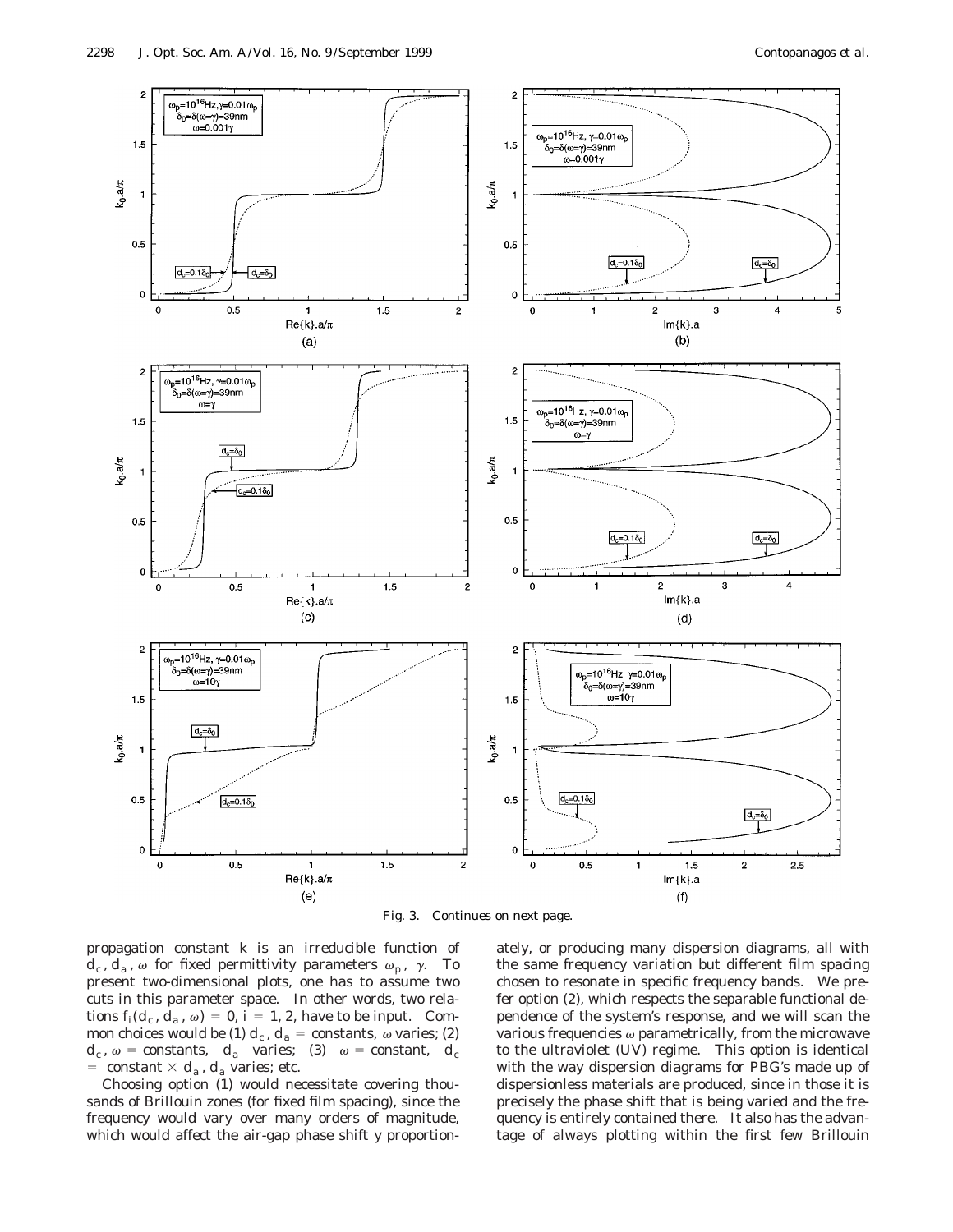

Fig. 3. Dispersion diagrams for the PBG medium: (a), (b) at  $\omega = 0.001\gamma$  (microwave); (c), (d) at  $\omega = \gamma$  (far IR); (e), (f) at  $\omega = 10\gamma$  (near IR); (g), (h) at  $\omega = 50\gamma$  (visible); (i), (j) at the plasma frequency  $\omega = 100\gamma$  (near UV).

zones, while the parametric variation provides a complete description of the dispersive effects of the material on the system response. Further, for any metal thickness of interest and any frequency  $\omega_p < 10\gamma$ , the conventional phase shift  $k_0a$  that is always plotted in dispersion diagrams is almost entirely reproduced by the phase shift in the air gap  $(k_0d_a)$ , because the metal film thicknesses are tiny compared with the wavelength. To be able to compare metal thicknesses directly, as the frequency changes parametrically, we will choose the normalization standard for these thicknesses as the conductor skin depth at frequency  $\omega = \gamma$ :

$$
d_c = x_0 \delta_0, \qquad \delta_0 = \delta(s = 1, s_0), \tag{31}
$$

where the parameter  $x_0$  will be given fixed numerical values in the rest of this paper.

In Fig. 3 we plot the real and imaginary dispersion diagrams for parametrically varying frequencies from the microwave to the optical. We see that for  $\omega \le \gamma$  the dispersion plots have a very different appearance from that of the usual plots for dielectric  $PBG's^{10}$ : The real parts of the plots are extremely flat near half-wavelength separation, while the imaginary plots show very large attenuation for any separation *except* near half-wavelength. There the attenuation gets close to zero. It is because the wave penetrates deeply into the structure at these regions that the reflectivity is expected to be enhanced there. This is equivalent to an optimal distribution of the induced currents, along the metal interfaces, that will ensure minimum field amplitudes inside the metal films. Indeed, it can be shown that, at these regions of  $k_0a$ , the field amplitude is minimum inside the metal, while at the regions of  $k_0a$  of high attenuation, the field amplitude is maximum inside the metal. As we probe higher frequencies [Figs.  $3(g)-3(j)$ ], the dispersion diagrams undergo a transition to a low-loss dielectric PBG. The imaginary parts of the plots show a broadband lossless behavior, while the bandgaps become mostly reactive.

# **6. REFLECTIVITY MAXIMIZATION IN THE MICROWAVE REGIME**

In the rest of this paper, we will present results for power reflection and transmission from the filter in specific frequency regimes of engineering interest. We start from the microwave regime, which appears, from the dispersion diagrams of Section 5, to extend all the way up to  $\omega$  $\leq \gamma$ . In this regime the bulk reflectivity of the metal is extremely close to 100%; therefore, for computational purposes, we will quantify the reflectivity of our filter through the unloaded *Q* factor

$$
Q_N = \frac{1}{1 - |\Gamma_N|^2},\tag{32}
$$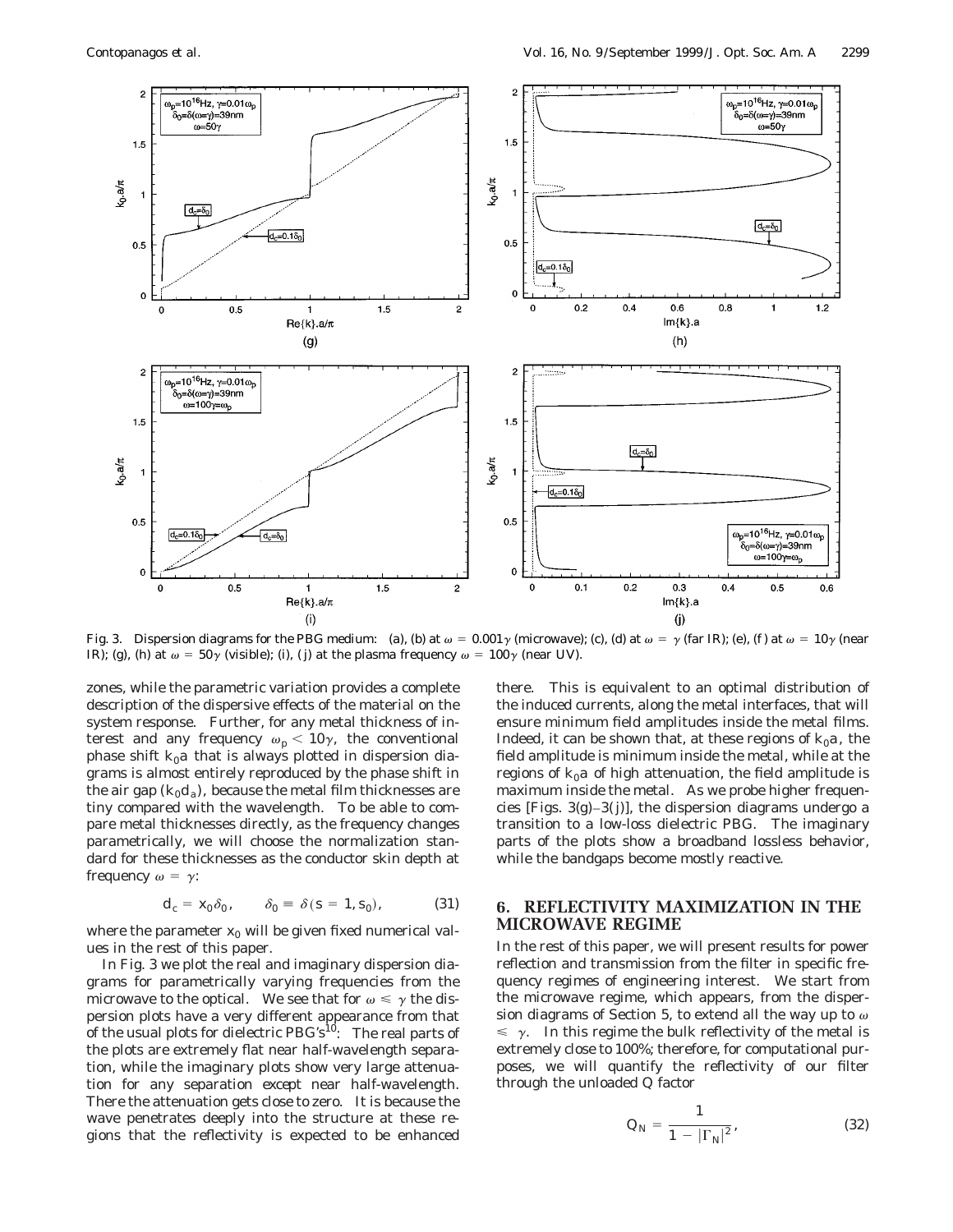which is really the finesse of a cavity having these filters as walls. Further, we will normalize the above quantity with respect to the intrinsic (bulk) metal *Q* factor

$$
Q_{\text{metal}} = \frac{1}{1 - |\Gamma_{a,c}|^2},\tag{33}
$$

with  $\Gamma_{a,c}$  provided in Eqs. (7) (we drop the polarization superscript, since we will present only normal incidence). Apart from yielding clean plots, this parameterization provides a ratio  $Q_N/Q_{\text{metal}}$  completely independent of the precise permittivity values that make up the dc conductivity  $\sigma$ , provided that

$$
\frac{\omega_p^2}{\gamma \omega} \gg 1 \to \frac{s_0^2}{s} \gg 1, \tag{34}
$$

which is the case for all except extreme-UV frequencies.

In this section we will present results as a function of metal film thickness  $(d_c)$  or air-gap thickness  $(d_a)$  for a fixed frequency, which we will choose as  $\omega = 2\pi$  $\times$  5 GHz. We point out, however, that these results are valid for *all* frequencies satisfying relation (34). To show this, we can write in this regime the phase shift inside the metal as

$$
\gamma_c d_c \simeq (1+j)x,\tag{35}
$$

since

$$
\frac{\beta(s, s_0)}{\alpha(s, s_0)} \simeq 1 + \mathcal{O}(s/s_0^2).
$$
 (36)

Similarly,

$$
\Gamma_{a,c} \simeq -\left(1 - \frac{1+j}{\Delta}\right), \qquad \Delta \equiv \sqrt{\frac{s_0^2}{2s}} \gg 1. \quad (37)
$$

In the microwave regime the quantity  $s_0{}^2/s$  is typically of the order of 108. Therefore, in this regime, the variables *x, y*, and *s* become completely independent. Hence all our results in this section will be valid for all microwave frequencies if they are presented in terms of the scaling variables *x, y* and are normalized with respect to the intrinsic *Q* of the bulk metal,  $Q_{\text{metal}}$ . The specific frequency dependence of  $Q_N$ , apart from the scaling variables *x*, *y* is introduced in the very large frequency-dependent factor  $\Delta$ , which affects  $Q_N$ ,  $Q_{\text{metal}}$  multiplicatively (within an accuracy of eight decimals) and therefore leaves the ratio  $Q_N$ / $Q_{\text{metal}}$  invariant.

**A. Impedance of Free-Space Equivalent Thickness** We will first show the power balance of a single metal film of arbitrary thickness in the microwave regime. The results of this subsection are very similar to those of Ref. 11, especially Fig. 3 and Eq. (14) of that reference.

In Fig. 4 we see that the film becomes significantly reflecting once absorption and transmission start decreasing with thickness. The length scale that sets the critical film thickness is found at the peak of the absorption curve. This critical thickness, which we will denote by  $\delta_{\text{IFSET}}$ , is independent of frequency (for frequencies



Fig. 4. Power balance of a single metal film, as a function of the film's normalized thickness in terms of its skin depth  $\delta$ , at frequency  $\omega = 2\pi \times 5$  GHz.  $P_{ab}$ ,  $P_{tr}$ , and  $P_r$  refer to the absorbed, transmitted, and reflected power, respectively.

smaller than the near IR) and depends only on the material conductivity:

$$
\delta_{\text{IFSET}} = \frac{2 \epsilon_0}{\sigma \mu_0} = \frac{2 \gamma}{\omega_p^2 \mu_0}.
$$
 (38)

Therefore this is a new fundamental length scale characterizing thin-film conductors. From Eq. (38) we have chosen to call this fundamental length scale impedance of free-space equivalent thickness (IFSET), and from Fig. 2 we see that it refers to ultrathin metal films, typically in the range of nanometers, a full 3–4 orders of magnitude smaller than the conductor skin depth.

#### **B. Resonant Regions**

For the microwave regime specifically, the attenuation caused by the metal is huge, while the intrinsic reflectivity of the metal is also very high. Therefore the resonances that minimize that attenuation are very narrow band, and their positions are very fine tuned, as is seen in Fig. 4. Hence it is useful to locate them analytically, deriving some simple design formulas along the way.

We expect these resonant regions to be at the vicinity of  $y \approx \pi \rightarrow d_a \approx \lambda_0/2$ . We will first show that such resonant behavior indeed exists, by obtaining approximate expressions for  $\Gamma_{\infty}$ . These approximations will also be useful in locating the resonant regions and providing highly accurate simplified expressions for the design of the system. Let us parameterize the resonant regions in *y* by

$$
y = \pi - \frac{\epsilon}{2},\tag{39}
$$

where  $\epsilon$  is a small parameter compared with 1. Starting from the intrinsic reflection coefficient  $\Gamma_{a,c}$ , we can write

$$
\frac{1+j}{2\Delta} \equiv \frac{1+j}{2}\tau \frac{\epsilon}{2} \equiv h\frac{\epsilon}{2}, \qquad (40)
$$

where we have parameterized the other small parameter of the problem,  $1/\Delta$ , in terms of  $\epsilon$ , i.e.,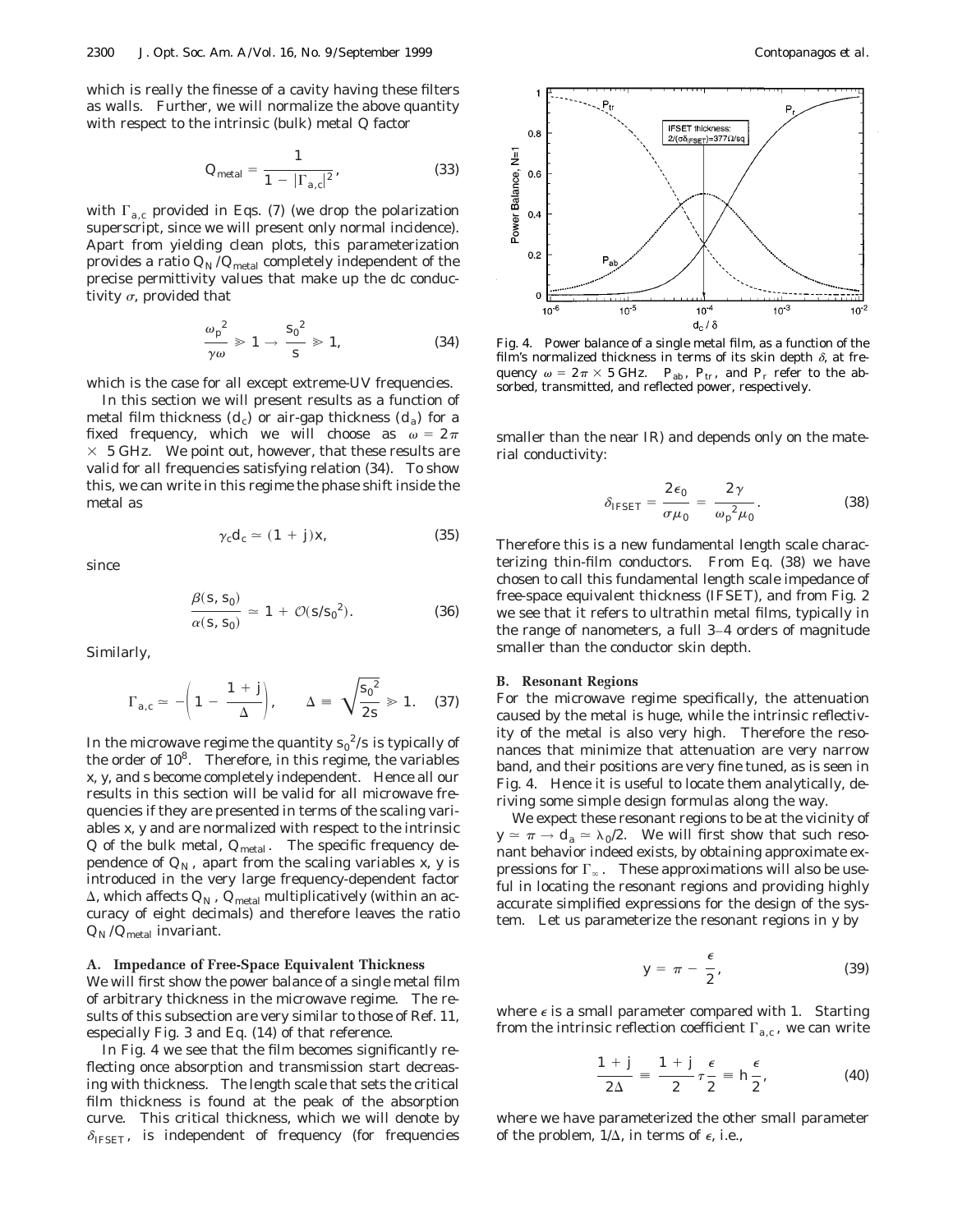$$
\frac{1}{\Delta} = \tau \frac{\epsilon}{2},\tag{41}
$$

and  $\tau$  is a multiplicative parameter, which can be  $\mathcal{O}(1)$  or higher. Taylor-expanding  $\Gamma_{a,c}$ ,  $\Gamma^1_{a,c}$  up to  $\mathcal{O}(\epsilon^2)$ , we have

$$
\Gamma_{a,c} = -\left(1 - h\epsilon + \frac{h^2}{2}\epsilon^2\right),\tag{42}
$$

$$
\Gamma_{a,c}^{1} = - \left[ 1 - h \frac{1 + \chi}{1 - \chi} \epsilon + \frac{1 + \chi^{2} + 6\chi}{2(1 - \chi)^{2}} \epsilon^{2} \right], \quad (43)
$$

where

$$
\chi = \exp[-(1+j)2x]. \tag{44}
$$

The expansion of  $\Gamma^1_{a,c}$  is valid only as long as *x* is not close to zero and is very accurate up to  $x \ge 0.1$ . All our subsequent expressions will also be valid in that range of layer thicknesses. Finally,

$$
\frac{Q_{\infty}}{Q_{\text{metal}}} = \frac{h_r}{\psi_r} \left( \frac{1 - \epsilon h_r}{1 - \epsilon \psi_r} \right),\tag{51}
$$

where the  $\epsilon$ -dependent term may be retained if extreme accuracy is required. The real parts of  $h$  and  $\psi$  can be readily computed:

$$
h_r = \frac{\tau}{2},\tag{52}
$$

$$
\psi_r = \frac{\tau}{2} \left( \frac{R_-(x)}{\tau} - \frac{1}{2\tau^2} + \left[ \frac{R_-(x)}{\tau} - \frac{1}{2\tau^2} \right]^2 + \left[ \frac{R_+(x)}{\tau} - 1 \right]^2 \right)^{1/2} \Big|^{1/2}, \quad (53)
$$

where

$$
R_{\pm}(x) = \frac{1 - \exp(-4x) \pm 2 \exp(-2x)\sin 2x}{1 + \exp(-4x) - 2 \exp(-2x)\cos 2x}.
$$
 (54)

The final expression for the *Q*-factor ratio is

$$
\frac{Q_{\infty}}{Q_{\text{metal}}} \simeq \frac{1}{\left(\frac{R_{-}(x)}{\tau} - \frac{1}{2\tau^2} + \left\{\left[\frac{R_{-}(x)}{\tau} - \frac{1}{2\tau^2}\right]^2 + \left[\frac{R_{+}(x)}{\tau} - 1\right]^2\right\}^{1/2}\right)^{1/2}}.
$$
(55)

$$
Z_{a,c}Z_{a,a}(x, y) = -1 + 2\left(h\frac{1 + x}{1 - x} - \frac{j}{2}\right)\epsilon
$$
  
- 2\left(h\frac{1 + x}{1 - x} - \frac{j}{2}\right)^{2}\epsilon^{2}. (45)

From these expressions we obtain

$$
\left[1 - \exp(-2jy)\left(\frac{2\Gamma_{a,c}^{1}}{1 - Z_{a,c}Z_{a,a}}\right)\right]^{1/2}
$$

$$
= \epsilon \left(h^{2} - jh\frac{1 + \chi}{1 - \chi} - \frac{1}{4}\right)^{1/2} \equiv \epsilon \psi, \quad (46)
$$

$$
\zeta = \left(\frac{1 - Z_{a,c}Z_{a,a}}{1 + Z_{a,c}Z_{a,a}}\right)\psi\epsilon,
$$
\n(47)

where, if  $\epsilon > 0$ ,  $\psi$  would be in the first Riemann sheet in order to yield  $\zeta$  in the same Riemann sheet in the above equation. The  $\infty$ -layer reflection coefficient becomes

$$
\Gamma_{\infty} = \frac{2\Gamma_{a,c}^{1}}{1 - z} \frac{1}{1 + \psi\epsilon}
$$
  
\n
$$
\simeq -\left[1 - \left(\psi + \frac{j}{2}\right)\epsilon + \frac{1}{2}\left(\psi + \frac{j}{2}\right)^{2}\epsilon^{2}\right].
$$
 (48)

These expressions allow us to readily compute the *Q* factors in closed form:

$$
|\Gamma_{\infty}|^2 = 1 - \epsilon 2 \psi_r + \epsilon^2 2 \psi_r^2, \qquad (49)
$$

$$
|\Gamma_{a,c}|^2 = 1 - \epsilon 2 h_r + \epsilon^2 2 h_r^2. \tag{50}
$$

Therefore

The functions  $R_{+}(x)$  are  $\mathcal{O}(1)$  or less in the range of *x* where these expansions are valid, and relation (55) is a form of resonance.

# **C. Results for the Reflectivity-Maximized System** In Fig. 5 we plot the normalized  $Q_{\infty}$  factor for the semiinfinite medium  $(N \rightarrow \infty)$  for selected values of resonant

air-gap thicknesses (frequencies)

$$
y_R \equiv (k_0 d_a)_R = \pi - \frac{1}{\Delta \tau}.
$$
 (56)

We observe that the resonant *Q* factor is a monotonically decreasing function of the normalized metal film thickness, and the equation

$$
\frac{Q_{\infty}^{\max}}{Q_{\text{metal}}} = \sqrt{\pi} \frac{\delta}{d_c}
$$
 (57)

perfectly describes all the resonances. Therefore it provides a simple formula for the maximum possible reflectivity of the semi-infinite system, made up of any good conductor at any frequency less than the IR, as a function of metal film thickness. For the important range 0.1  $\leq d_c/\delta$ , the curve of Eq. (57) can be reproduced from our formula giving  $\Gamma_{\infty}$  at the optimized line

$$
y_R(x) \equiv (k_0 d_a)_R(x) = \pi - \frac{x^{0.9965}}{\Delta}.
$$
 (58)

In Figs. 6 and 7, we examine the maximized reflectivity response of a filter composed of a variable number *N* of metal films. Note from these curves that the scaling law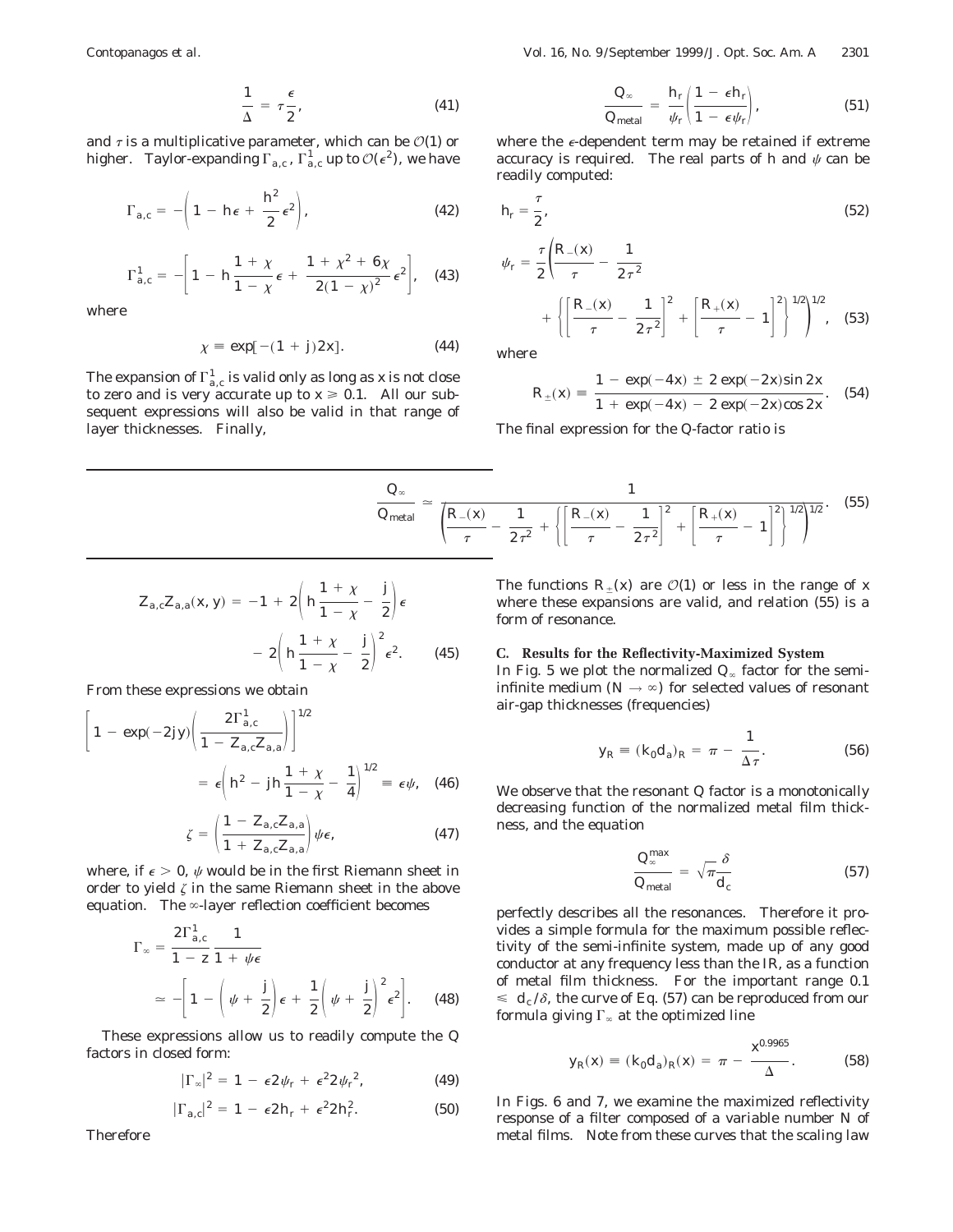$$
\left. \frac{Q_N^{\text{max}}}{Q_{\text{metal}}}\right|_{d_c, d_a = \text{ opt}} = \sqrt{N} \tag{59}
$$

follows. Equations (57)–(59) together provide extremely simple formulas for the design of the system, valid for any conductor, at any frequency  $\omega < \gamma$ .



Fig. 5. Normalized  $Q_{\infty}$  for fixed resonant air-gap thicknesses  $k_0 d_a = \pi - (1/\Delta \tau)$  versus normalized metal film thickness *x*  $= d_c / \delta$ . The curves (from left to right) correspond to  $\tau$  $= 80, 70, 60, 50, 40, 30, 20, 10, 9, 8, 7, 6, 5, 4, 3, 2, 1.$ 



Fig. 6.  $\,$  Normalized maximum  $\mathit{Q}_{N}$  (with continuously optimized air-gap thicknesses  $y = \pi - (x^{0.9965}/\Delta)$ ] versus normalized metal film thickness  $x = d_c / \delta$ .



Fig. 7. Normalized  $Q_N$ , maximized in both  $d_c$  and  $d_a$ , versus number of layers *N*.



Fig. 8. Electric field distribution, normalized to incident field amplitude, inside the semi-infinite structure  $(z > 0)$  for normal incidence and two film thicknesses and for two air-gap thicknesses: (a) quarter-wavelength (antiresonant) and (b) optimized according to Eq. (58) for maximum reflectivity.

In Fig. 8 we show the *E*-field distribution (real part) inside the  $N = \infty$  structure versus the nonlinear observation coordinate  $z_n$ . This coordinate expands the film thickness to allow detailed visualization of the field inside the thin metal films. It relates to actual positions on the  $z > 0$  axis through the formulas ( $\rho$  is any integer on the plots)

$$
2\rho < z_n < 2\rho + 1 \to z
$$
  
=  $\rho(d_c + d_a) + (z_n - 2\rho)d_c$ ,  

$$
2\rho + 1 < z_n < 2(\rho + 1) \to z
$$
  
=  $\rho(d_c + d_a) + d_c + (z_n - 2\rho - 1)d_a$ . (60)

The integers on the plots coincide with the successive air– metal interfaces ( $z_n = 0 \rightarrow$  first interface of first metal film,  $z_n = 1 \rightarrow$  second interface of first metal film,  $z_n$  $\,=\,$  2  $\,\rightarrow$  first interface of second metal film, etc.). We see that for nonresonant spacing [Fig. 8(a)] the field is stronger inside the metal than in the air gap (high dissipation) and, interestingly, is more so for thinner than for thicker films. On the contrary, for resonant spacing as in Fig. 8(b), the field distributes itself so that it has smaller values in the metal than in the air gap, more so for thinner than thicker films. However, the minimum possible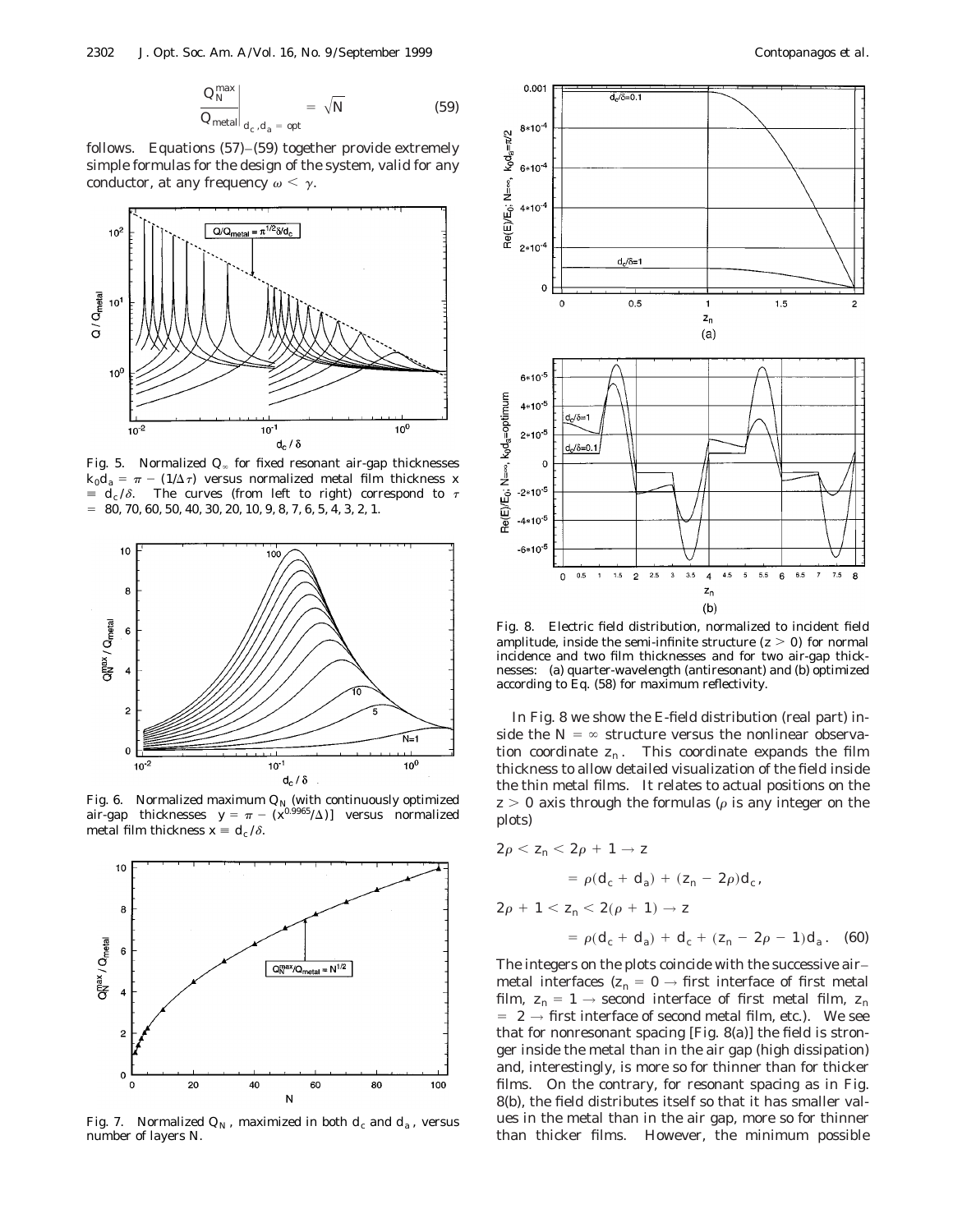value in the metal film is never zero, and the nodes of the field are always in the air, close to the metal interface.

# **7. MICROWAVE-TO-OPTICAL TRANSITION**

As is clear from the skin depth plots of Fig. 2 and especially from the dispersion diagrams of Fig. 3, a dramatic transition occurs in the electromagnetic response of the filter, for any number of films, as we cross the optical frequency band  $\gamma < \omega < \omega_p$ . This can be seen even at the well-known plasma frequency transparency transition of the bulk metal, $^1$  but filters will have a much more interesting response because of multiple reflection coherence effects that are superimposed on the bulk dispersion, as has been shown in Ref. 5.

#### **A. Optical Multiplexing**

In Fig. 9 we show the filter response of an *N*-section filter for fixed conductor and air-gap thicknesses. The air gap is chosen to resonate at the plasma frequency. We see that very high transmission is possible below the plasma frequency, despite the fact that the total bulk of the metal is much larger than 1 skin depth. In fact, a four-section



Fig. 9. (a) Reflectivity (solid curves) and transmittivity (dashed curves) of a single metal film, versus  $\omega$ , for various film thicknesses parameterized in terms of conductor skin depth  $\delta_0$  (evaluated at  $\omega = \gamma$ ; (b) transmittivity for fixed unit-cell thicknesses as a function of *N* and  $\omega$  for  $N = 1$  (solid curve),  $N = 2$  (dashed curve),  $N = 3$  (dotted curve), and  $N = 4$  (dotted–dashed curve).



Fig. 10. Multiplexing at optical frequencies for different air (dielectric) thicknesses  $d_a$ : (a) for film thickness  $\delta_0$  and (b) for film thickness  $2\delta_0$ .

filter transmits 95% of the power at a frequency where the single film, with one fourth the total material, has only 70% transmittivity. This is of course due to the standing-wave effect produced by the periodicity, in conjunction with the optical properties of the bulk metal at that frequency range.

In Fig. 10 we show the optical multiplexing properties of the filter. The periodicity of the response is controlled by the air (dielectric) thickness, which we normalize as a half-wavelength at parametrically chosen frequencies. However, strong dispersive effects are prominent, and the scaling of the response is not periodic. The response is that of a comb filter, but it is modulated by the transmittivity of the single metal film. Again, in the passbands the transmittivity greatly overshoots the single-film values. In particular, in Fig. 10(b) we see that the foursection filter can overshoot in transmission the single film by as much as a factor of 3, despite having four times more metal, totaling 8 skin depths. The first few stop bands, on the other hand, transmit very close to zero.

#### **B. Optical Mirrors**

Another important issue is the performance of mirrors in the optical regime, especially at UV frequencies. In this subsection we will show the performance of the optimized filter for maximum possible reflectivity, scaled again in a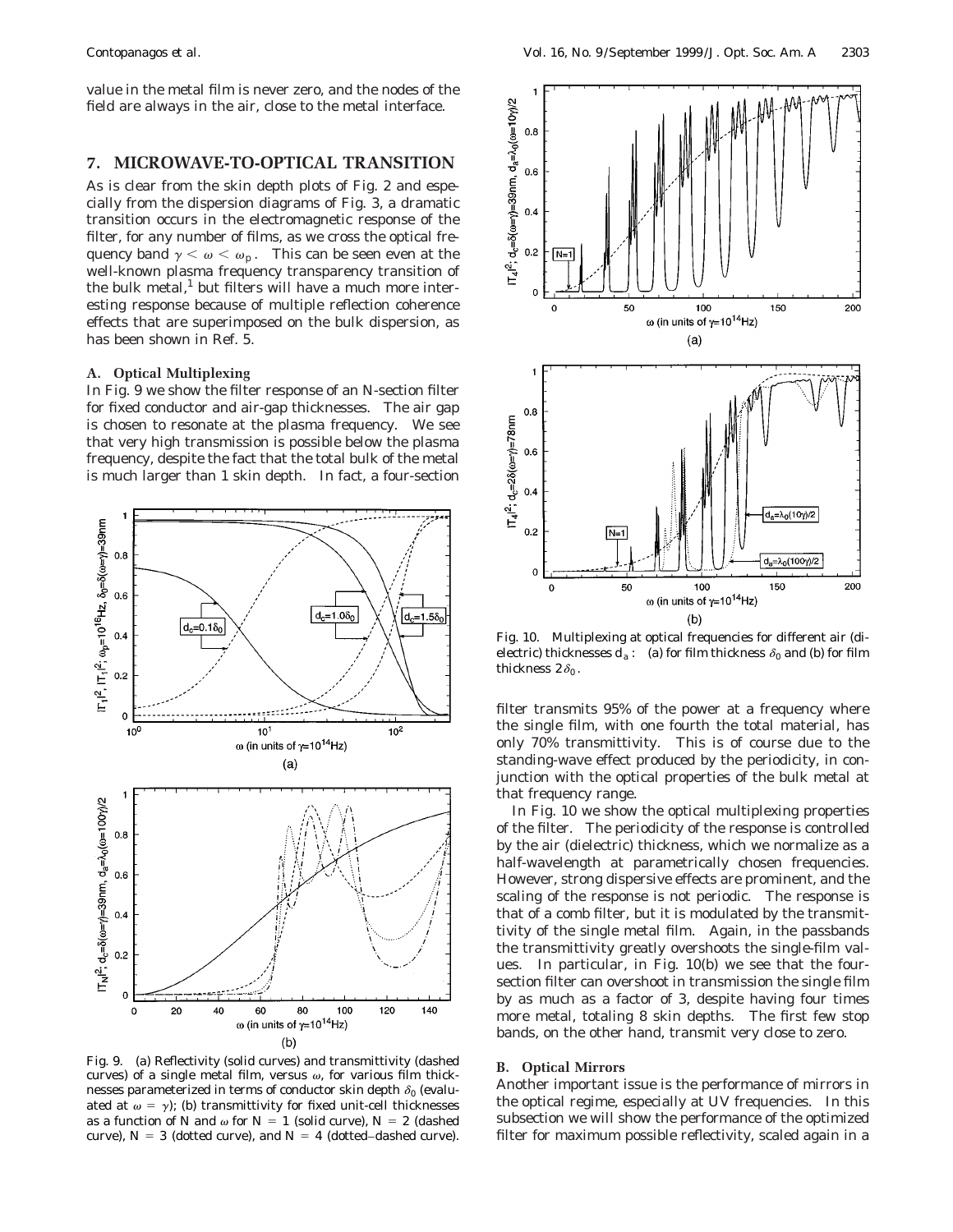universal manner that is largely independent of the specific parameters of the metal. We will first show the maximum possible reflectivity for a semi-infinite system for various optical frequencies.

In Fig. 11 we show the maximum reflectivity of the semi-infinite system as a function of normalized metal film thickness at the plasma frequency  $\omega = 100\gamma = \omega_p$ , which corresponds to  $\lambda = 180$  nm with our choice of parameters. The discrete points correspond to continuously optimized parameters at discrete metal thicknesses.



Fig. 11. Maximum reflectivity for the semi-infinite system under normal plane-wave incidence, versus normalized film thickness, at the plasma frequency (near UV ).



Fig. 12. Same as in Fig. 11, but at the far UV ( $\omega = 5 \omega_p$ ).



Fig. 13. Convergence of the reflectivity at resonant spacing for  $\omega = \omega_p$  (corresponding to Fig. 11) and two selected thicknesses: (a) film thickness  $\delta_0$  and (b) film thickness  $0.1\delta_0$ .

We observe that the maximum reflectivity function is quite high and is a decreasing linear function of the normalized film thickness. This was also the case at microwave frequencies, as seen from Fig. 5 and Eq. (57), if we convert the *Q*-factor normalization of that figure:

$$
\frac{Q_{\infty}^{\max}}{Q_{\text{metal}}} = \sqrt{\pi} \frac{\delta}{d_c} \rightarrow |\Gamma_{\infty}^{\max}|^2 = 1 - \frac{Q_{\text{metal}}}{\sqrt{\pi}} \frac{d_c}{\delta}.
$$
 (61)

In Fig. 12 we plot the same optimized reflectivity at the extreme-UV frequency  $\omega = 500\gamma = 5\omega_p$ , corresponding to  $\lambda = 36$  nm with our parameter choice. We see that the maximum reflectivity function now resonates in  $d_c/\delta$ and varies from zero up to very high values. The high end of the reflectivity is shown in detail in Fig. 12(b). Again, the reflectivity gets larger for thinner films *but not monotonically*. Therefore it is important to avoid such film thicknesses in the mirror design, since they would ensure almost zero reflectivity no matter what the number of films.

These results are useful for specific designs of realistic mirrors containing a finite number of unit cells. The way in which the finite-*N* system approaches the semi-infinite one is not linear in reflectivity versus film thickness.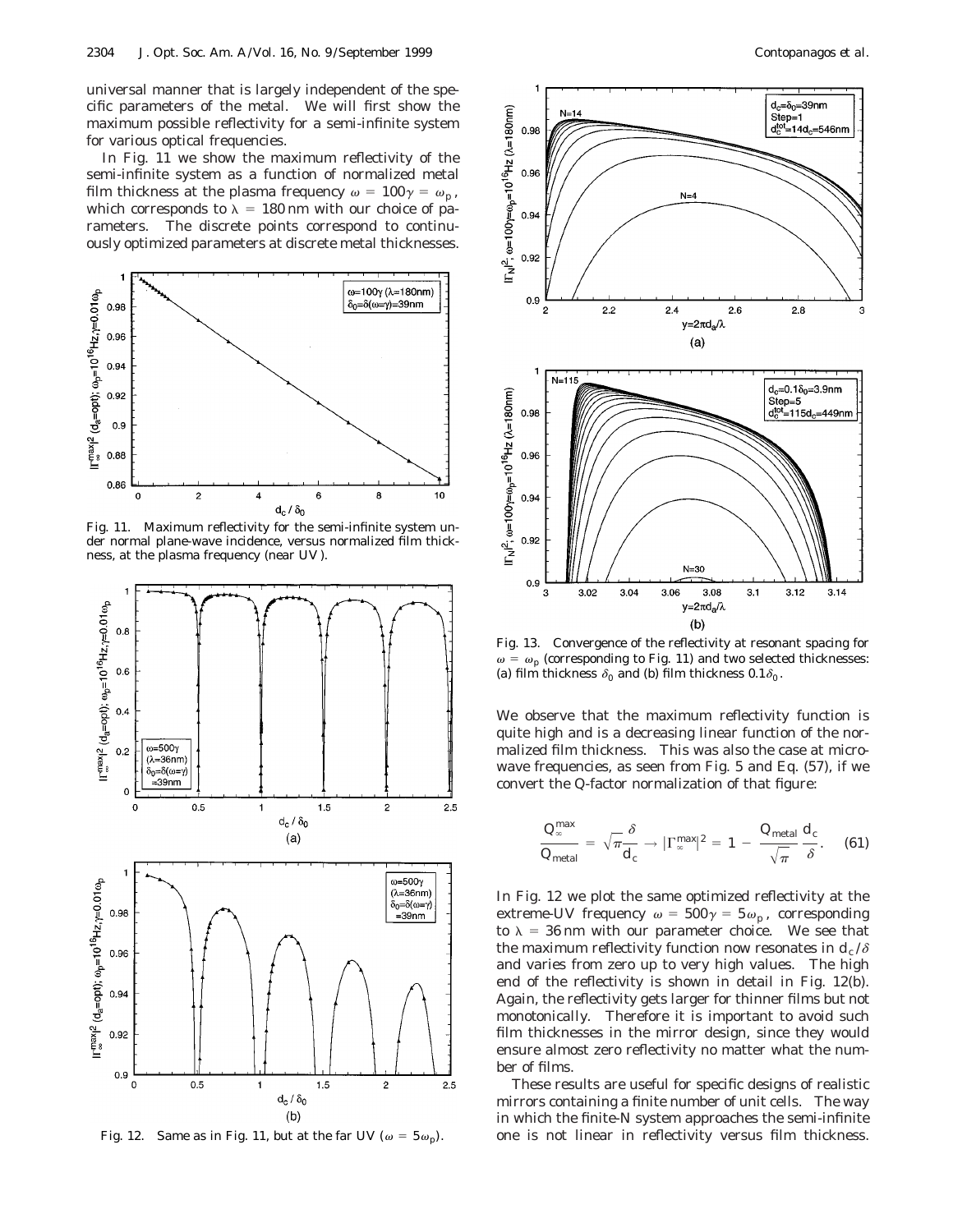Therefore economy of design for given reflectivity specifications is an issue that can be analyzed by plotting the response for various *N*.

In Figs. 13(a) and 13(b), we show the reflectivities of finite-section filters, as they converge to the  $N = \infty$  limit, for film thicknesses  $d_c = \delta_0$  and  $d_c = 0.1\delta_0$ , respectively, at  $\omega = 100\gamma = \omega_p$ . For the thicker film 14 sections essentially approach the  $N = \infty$  performance (98.5% reflectivity for a total conductor thickness of 546 nm). The thinner film yields 99.5% reflectivity for 115 sections with 449-nm total conductor thickness. In Figs. 14(a) and 14(b), we show corresponding results at  $\omega = 500\gamma$  $= 5\omega_p$ . The thicker film saturates the performance with 220 sections at 98% reflectivity, while the thinner film does so with 330 sections and 99.5% reflectivity.

# **8. CONCLUSIONS**

In this paper we have presented a general analysis of the electromagnetic properties of planar periodic multilayers consisting of an arbitrary number of thin metallic films of arbitrary thickness. We covered a very large frequency spectrum that encompasses most engineering applications, ranging from dc to the far UV. We presented closed exact analytical formulas for the reflection and the transmission of electromagnetic waves off these struc-



Fig. 14. Same as in Fig. 13, but at the far UV ( $\omega = 5 \omega_p$ ) and for the two selected thicknesses in Fig. 12: (a) optimum film thickness 0.7 $\delta_0$  and (b) film thickness 0.1 $\delta_0$ .

tures, as well as for the Bloch–Floquet complex propagation constant of the corresponding semi-infinite multilayers. Our results were presented in appropriately scaled variables and are therefore universal, correctly scaled with respect to physical thicknesses and independent of the specific permittivity parameters of the metal. Finally, several new scaling laws in the electrodynamics of thin films were derived.

First, at microwave frequencies, we pointed out that a new fundamental thickness for the metal film emerges, the impedance of free-space equivalent thickness (IF-SET). This thickness is a fundamental characteristic of metals, independent of frequency and depending only on fundamental parameters of the metal permittivity. In that sense it characterizes the metal in a more fundamental way than the skin depth, which is frequency dependent. Regarding the electromagnetic properties of IF-SET, it is the film thickness at which the power balance of the film has the maximum absorption and defines the film's lower thickness limit for high reflectivity.

We have further derived simple scaling laws for the maximum reflectivity of the semi-infinite and finite multilayers as a function of both film thickness and number of unit cells. At frequencies  $\omega < \gamma$  the multilayer is completely opaque, and the reflectivity can overshoot the bulk reflectivity of the metal considerably. At optical frequencies the multilayer behaves as a multiplexer, with capabilities of both high transmission and high reflection. In the visible range, where single films of specific thickness can be fairly opaque, very high transmission is possible for a multilayer of such films. On the other hand, even at UV frequencies, where a single thin metal film is almost completely transparent, reflectivities of the multilayer of 99% are possible for a few hundred films.

## **ACKNOWLEDGMENT**

This material is based on work supported in part by the U.S. Army Research Office under contract DAAH04-96-1- 0389.

Corresponding author H. Contopanagos can be reached at his present address, HRL Laboratories, 3011 Malibu Canyon Road, Malibu, Calif. 90265, or by telephone, 310- 317-5487, or e-mail, contopan@hrl.com.

## **REFERENCES**

- 1. C. F. Bohren and D. R. Huffman, *Absorption and Scattering of Light by Small Particles* (Wiley, New York, 1983), Chap. 9, pp. 227–259 and references therein.
- 2. A. J. Ward, J. B. Pendry, and W. J. Stewart, ''Photonic dispersion surfaces,'' J. Phys. Condens. Matter **7**, 2217–2224 (1995).
- 3. H. Contopanagos, N. G. Alexopoulos, and E. Yablonovitch, ''High-*Q* radio frequency structures using onedimensionally periodic metallic films,'' IEEE Trans. Microwave Theory Tech. **46**, 1310–1312 (1998).
- 4. E. Spiller, *Soft X-Ray Optics* (SPIE Optical Engineering Press, Bellingham, Wash., 1994).
- 5. M. Scalora, M. Bloemer, A. Manka, A. Pethel, J. Dowling, and C. Bowden, ''Transparent, metallo-dielectric, onedimensional, photonic band-gap structures,'' J. Appl. Phys.